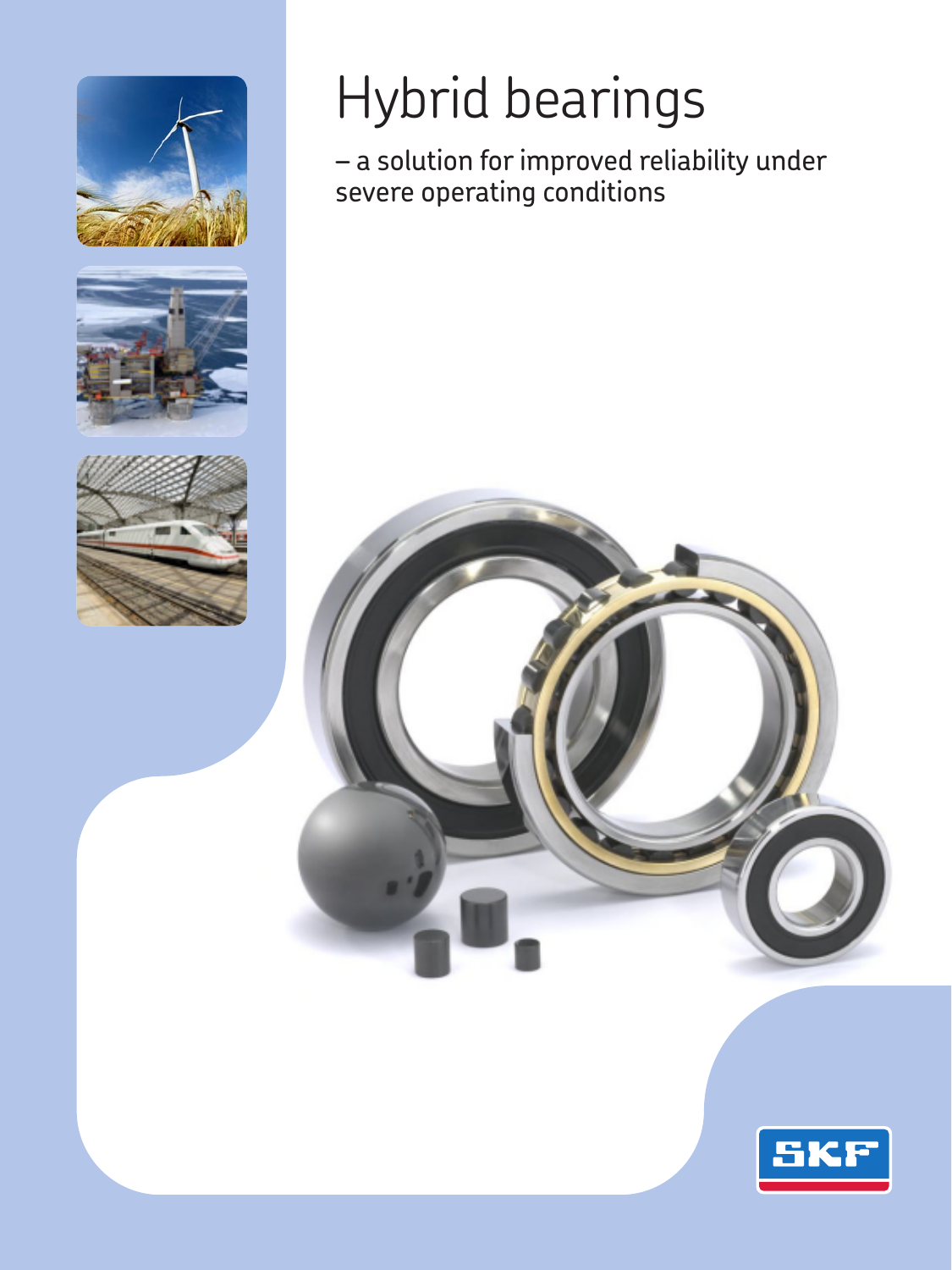

Hybrid bearings combine rings made of bearing steel and rolling elements made of bearing grade silicon nitride  $(Si_3N_4)$ .

SKF hybrid bearings, which are dimensionally interchangeable with similarly sized all-steel bearings, can substantially improve reliability and robustness when incorporated into new or existing industrial equipment. This is particularly true in all applications where the bearings are often exposed to potentially damaging abrasive particles, inadequate lubrication, vibration or stray electric currents such as

- • Pumps
- • Compressors
- Electric drives
- • Generators
- Gear boxes
- Machine tool spindles

## Why ceramic rolling elements in bearings?

Bearing grade silicon nitride, an engineered ceramic material, has a uniform and clean microstructure, which is extremely hard and tough. The material, which can be used as an insulator, is chemically inert.

It is also dimensionally stable at higher operating temperatures. All these factors contribute to its suitability as a rolling bearing material.

#### **Features and benefits**

- • **Prevent passage of electric current** Silicon nitride is an electrical insulator.
- • **Ability to run at higher speeds**
	- *–* Lower density: The density of silicon nitride is 60% lower than steel, resulting in much lighter rolling elements. This means lower inertial forces, which enable higher speeds and more rapid starts and stops.
	- *–* Low friction: Silicon nitride's low coefficient of friction reduces frictional wear, enabling the bearing to run faster, cooler and longer than an all-steel bearing, even under poor lubrication conditions. This means that hybrid bearings can maximize the effects of the lubricant, reduce noise levels and generate less frictional heat, while providing longer bearing service life.
	- *–* Higher modulus of elasticity: The ceramic material has a 50% higher modulus of elasticity than steel. The ceramic rolling elements, therefore, increase bearing stiffness.
	- *–* Lower coefficient of thermal expansion: Ceramic material has a thermal expansion that is only 29% of steel. This means less sensitivity of the rolling elements to temperature differences for more accurate preload control.

#### • **Extend bearing service life**

Hybrid bearings can extend bearing service life in applications where poor lubrication is caused by any of the following conditions:

- *–* High temperatures
- *–* Vertical shaft
- *–* Outer ring rotation
- *–* Air streams

Silicon nitride and steel are an excellent combination of materials. The friction coefficient between silicon nitride and steel is lower than steel-on-steel for a dry sliding contact. The adhesion between silicon nitride and steel is low, micro welding does not occur and there is no risk of smearing. As a result, hybrid bearings can generate less frictional heat even when there is a very thin lubricant film.

• **Extend grease life**

Hybrid bearings generate less frictional heat than same sized all-steel bearings especially at high speeds. Lower bearing operating temperatures have a beneficial effect on bearing service life and relubrication intervals. Depending on the application and operating conditions, the grease can last at least 2 times longer (under some specific conditions, it can be up to 10 times).

• **Resist wear caused by solid contaminants**

Silicon nitride is very hard. Harder, in fact, than most contaminants typically found in a bearing. As a result, ceramic rolling elements, will either crush solid contaminants or push them into the steel raceways. This temporarily creates a depression, with raised edges, in the raceway. The damage is quickly overrolled and flattened by each subsequent rolling element.

• **Resist false brinelling**

Silicon nitride rolling elements on steel raceways have high wear/corrosion-resistance, corrosion that otherwise might occur when bearings at standstill are exposed to vibrations.

| Comparison of material properties          |                                  |                                         |  |  |  |
|--------------------------------------------|----------------------------------|-----------------------------------------|--|--|--|
| Properties                                 | <b>Bearing steel</b>             | <b>Bearing grade</b><br>silicon nitride |  |  |  |
| Compressive strength [MPa]                 | $-2300$                          | 3 0 0 0                                 |  |  |  |
| Tensile strength [MPa]                     | $-1900$                          | 800                                     |  |  |  |
| Elastic modulus [GPa]                      | 210                              | 310                                     |  |  |  |
| Hardness HV10 [kg/mm <sup>2]</sup>         | 700                              | 1600                                    |  |  |  |
| Electrical resistivity $[\Omega m]$        | $0.4 \times 10^{-6}$ (conductor) | $10^{12}$ (insulator)                   |  |  |  |
| Density $[q/cm3]$                          | 7.9                              | 3.2                                     |  |  |  |
| Coefficient of thermal elongation [10-6/K] | 11.7                             | 3                                       |  |  |  |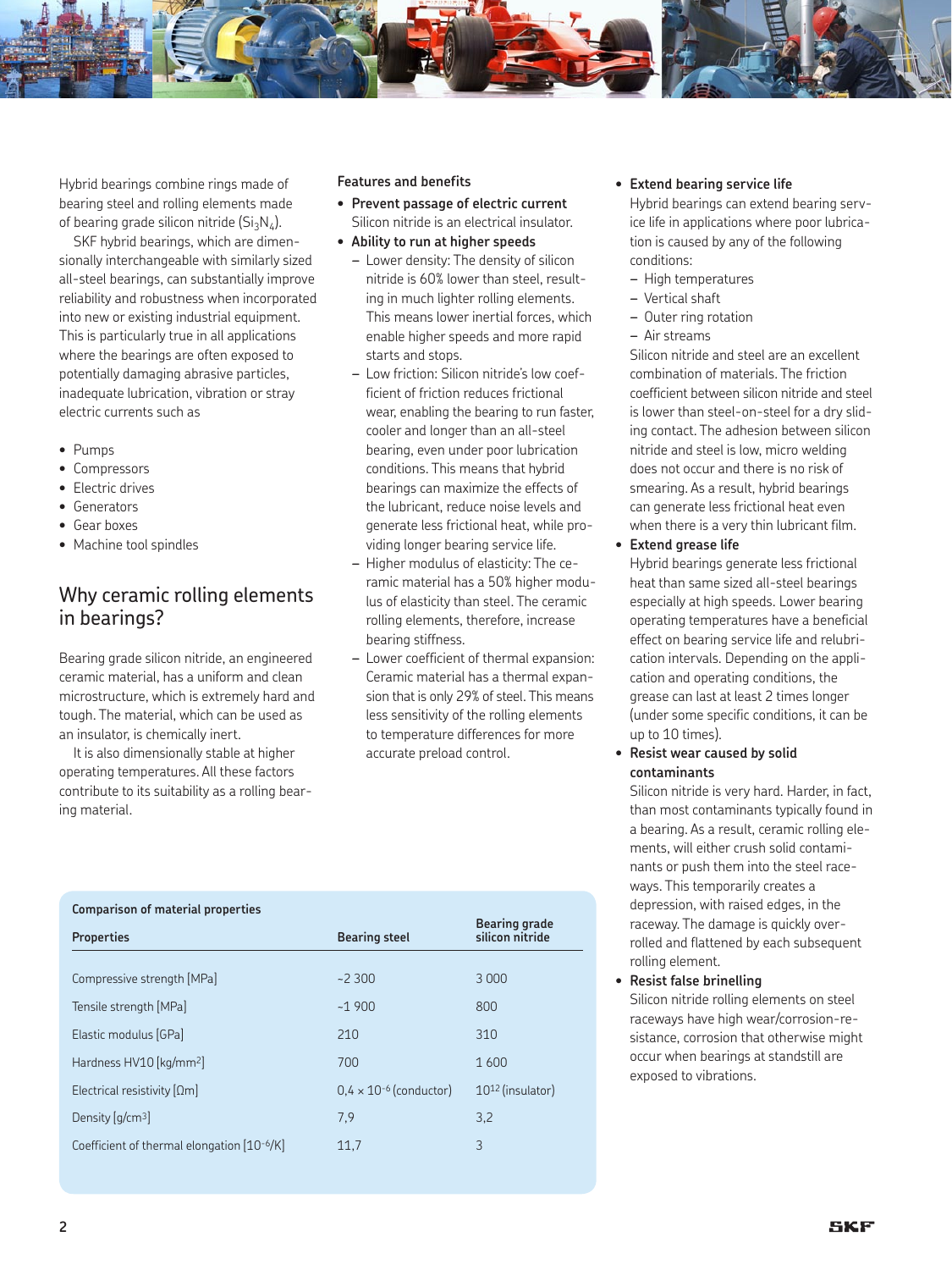

As an example, the following table provides an overview of typical industries and applications where Hybrid bearings are applied.

| Industry                                                                                                                                                                                        | <b>Prevents</b><br>passage of<br>electric<br>current | Able to<br>run at higher<br>speeds | <b>Extend bearing and</b><br>grease service life, and<br>maintenance intervals | <b>Resists wear</b><br>caused by solid<br>contaminants | <b>Resists</b><br>false<br>brinelling | <b>Resists</b><br>corrosion*                               |
|-------------------------------------------------------------------------------------------------------------------------------------------------------------------------------------------------|------------------------------------------------------|------------------------------------|--------------------------------------------------------------------------------|--------------------------------------------------------|---------------------------------------|------------------------------------------------------------|
| Railway<br>Traction motors                                                                                                                                                                      | $\times$                                             | $\times$                           | $\times$                                                                       |                                                        | $\mathsf X$                           |                                                            |
| Off-highway<br>Traction motors                                                                                                                                                                  | $\mathsf X$                                          |                                    | $\mathsf X$                                                                    |                                                        |                                       |                                                            |
| Racing<br>Gear boxes<br>Engines<br>Wheel bearings                                                                                                                                               |                                                      | $_{\rm X}^{\rm X}$                 | X<br>$\times$                                                                  | $_{\rm X}^{\rm X}$                                     | $\times$                              |                                                            |
| Industrial electrical<br>Electric motors                                                                                                                                                        | $\times$                                             | $\mathsf X$                        | $\mathsf X$                                                                    |                                                        | $\mathsf X$                           |                                                            |
| <b>Electric vehicles</b><br>Electric motors                                                                                                                                                     | $\times$                                             | $\mathsf X$                        | $\times$                                                                       |                                                        | $\mathsf X$                           |                                                            |
| <b>Machine tool</b><br>Spindles                                                                                                                                                                 |                                                      | $\mathsf X$                        | $\times$                                                                       |                                                        |                                       |                                                            |
| Wind<br>Generators                                                                                                                                                                              | $\times$                                             |                                    | $\times$                                                                       |                                                        | $\times$                              |                                                            |
| Oil & Gas and hydrocarbon<br>process and fluid machinery<br>Oil-flood screw compressor<br>Sub-sea screw pumps<br>Cryogenic pumps<br>Process lubricated electric drives<br>Polyethylene reactors | $\mathsf X$<br>$\times$                              | $_{\rm X}^{\rm X}$                 | X<br>$\mathsf X$<br>$\times$<br>$\mathsf X$<br>$\times$                        | Χ<br>X<br>X<br>X<br>$\times$                           |                                       | X<br>$\mathsf X$<br>$\mathsf X$<br>$\mathsf X$<br>$\times$ |

**\***In combination with high nitrogen super-tough stainless steel for bearing rings